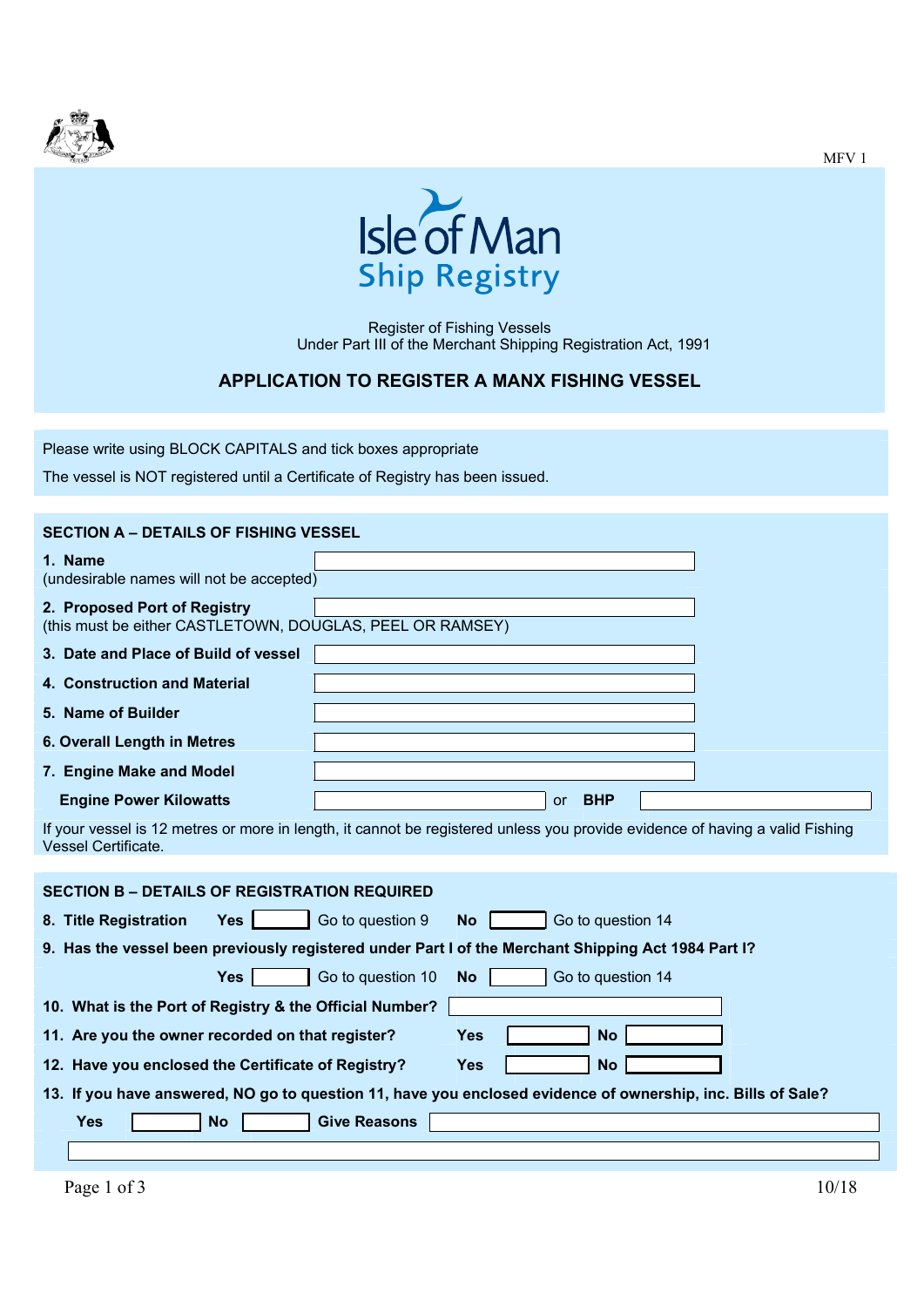

| <b>START START</b>  | MFV <sub>1</sub>                                                                                                                                                                                                                                                                                                                                               |  |  |  |  |  |  |  |
|---------------------|----------------------------------------------------------------------------------------------------------------------------------------------------------------------------------------------------------------------------------------------------------------------------------------------------------------------------------------------------------------|--|--|--|--|--|--|--|
| 1991?               | 14. Has the vessel ever been registered as a fishing vessel under Part III of the Merchant Shipping Registration Act,                                                                                                                                                                                                                                          |  |  |  |  |  |  |  |
| <b>Yes</b>          | Go to question 19                                                                                                                                                                                                                                                                                                                                              |  |  |  |  |  |  |  |
|                     | 15. Please give its register number, port letters and number and the date of expiry of the Certificate of Registry?                                                                                                                                                                                                                                            |  |  |  |  |  |  |  |
| <b>Register No.</b> | Date of Expiry                                                                                                                                                                                                                                                                                                                                                 |  |  |  |  |  |  |  |
|                     | 16. Are you the owner recorded on the Certificate of Registry?                                                                                                                                                                                                                                                                                                 |  |  |  |  |  |  |  |
| <b>Yes</b>          | Go to question 17 No<br>Go to question 19.                                                                                                                                                                                                                                                                                                                     |  |  |  |  |  |  |  |
|                     | 17. Have any of the details on the Certificate of Registry changed?                                                                                                                                                                                                                                                                                            |  |  |  |  |  |  |  |
| <b>Yes</b>          | Go to question 18 No<br>Go to question 19.<br>If YES, please give details of any changes                                                                                                                                                                                                                                                                       |  |  |  |  |  |  |  |
|                     | 18. If the vessel was previously foreign registered, please give it's Country of Origin.                                                                                                                                                                                                                                                                       |  |  |  |  |  |  |  |
|                     |                                                                                                                                                                                                                                                                                                                                                                |  |  |  |  |  |  |  |
|                     |                                                                                                                                                                                                                                                                                                                                                                |  |  |  |  |  |  |  |
|                     | <b>SECTION C - DETAILS OF PRESENT OWNERSHIP</b>                                                                                                                                                                                                                                                                                                                |  |  |  |  |  |  |  |
|                     | 19. Total number of PRESENT owners                                                                                                                                                                                                                                                                                                                             |  |  |  |  |  |  |  |
|                     | 20. Please enter the name, address where ordinarily resident and the nationality of every present owner. (Please<br>note that vessels must be owned by British Citizens ordinarily resident in the Isle of Man. Vessels wholly or partly<br>owned by foreign Nationals or not having sufficient connection with the Isle of Man will be refused registration.) |  |  |  |  |  |  |  |
| <b>Full Name</b>    | <b>Shareholding</b><br>/64                                                                                                                                                                                                                                                                                                                                     |  |  |  |  |  |  |  |
| <b>Signature</b>    | <b>Date</b>                                                                                                                                                                                                                                                                                                                                                    |  |  |  |  |  |  |  |
| <b>Address</b>      |                                                                                                                                                                                                                                                                                                                                                                |  |  |  |  |  |  |  |
|                     |                                                                                                                                                                                                                                                                                                                                                                |  |  |  |  |  |  |  |
|                     |                                                                                                                                                                                                                                                                                                                                                                |  |  |  |  |  |  |  |
|                     | <b>Telephone No</b>                                                                                                                                                                                                                                                                                                                                            |  |  |  |  |  |  |  |
|                     |                                                                                                                                                                                                                                                                                                                                                                |  |  |  |  |  |  |  |
| <b>Full Name</b>    | <b>Shareholding</b><br>/64                                                                                                                                                                                                                                                                                                                                     |  |  |  |  |  |  |  |
| <b>Signature</b>    | <b>Date</b>                                                                                                                                                                                                                                                                                                                                                    |  |  |  |  |  |  |  |
| <b>Address</b>      |                                                                                                                                                                                                                                                                                                                                                                |  |  |  |  |  |  |  |
|                     |                                                                                                                                                                                                                                                                                                                                                                |  |  |  |  |  |  |  |
|                     |                                                                                                                                                                                                                                                                                                                                                                |  |  |  |  |  |  |  |
|                     | <b>Telephone No</b>                                                                                                                                                                                                                                                                                                                                            |  |  |  |  |  |  |  |
|                     |                                                                                                                                                                                                                                                                                                                                                                |  |  |  |  |  |  |  |
| <b>Full Name</b>    | <b>Shareholding</b><br>/64                                                                                                                                                                                                                                                                                                                                     |  |  |  |  |  |  |  |
| <b>Signature</b>    | <b>Date</b>                                                                                                                                                                                                                                                                                                                                                    |  |  |  |  |  |  |  |
| <b>Address</b>      |                                                                                                                                                                                                                                                                                                                                                                |  |  |  |  |  |  |  |
|                     |                                                                                                                                                                                                                                                                                                                                                                |  |  |  |  |  |  |  |
| Page 2 of 3         | 10/18                                                                                                                                                                                                                                                                                                                                                          |  |  |  |  |  |  |  |